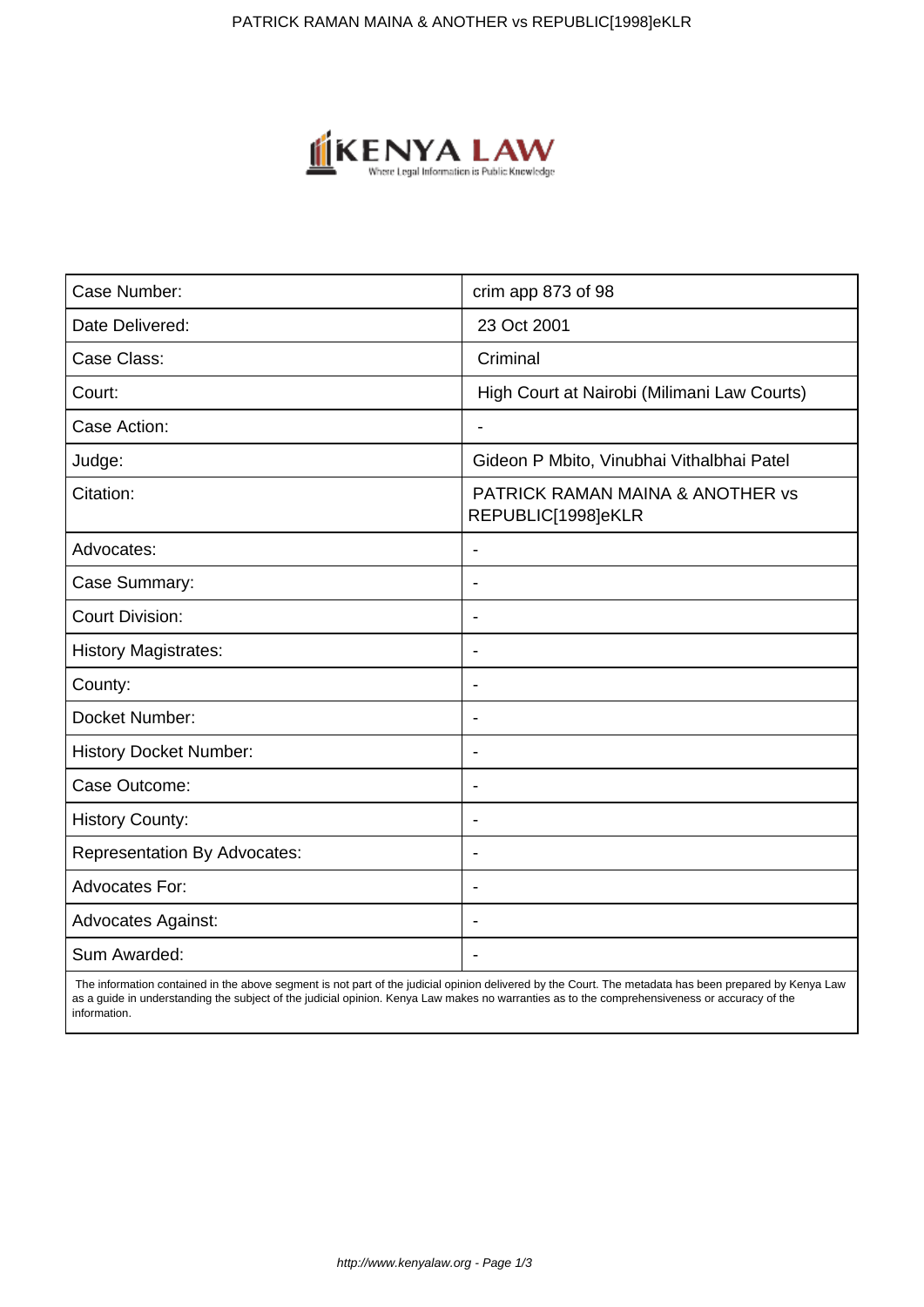# **REPUBLIC OF KENYA**

## **IN THE HIGH COURT OF KENYA AT NAIROBI**

### **CRIMINAL DIVISION**

#### **CRIMINAL APPEAL NO.873 OF 1998**

**(From Original Conviction and Sentence in Criminal Case**

**No.45 of 1997 of the Senior Principal Magistrate's Court at Kiambu)**

**PATRICK RAMAN MAINA………………………………...APPELLANT**

## **VERSUS**

**REPUBLIC………………………………………………RESPONDENT**

# **CONSOLIDATED WITH**

#### **CRIMINAL APPEAL NO.874 OF 1998**

**PETER WAMBOGA EKONIA…………………………….…...APPELLANT**

#### **VERSUS**

**REPUBLIC………………………………………………RESPONDENT**

#### **J U D G M E N T**

The appeal Nos. 873 and 874 of 1998 are consolidated. Both appellants now admit that they, jointly with others, robbed the complainant as charged. They have requested us to substitute their convictions for Robbery contrary to section 296(1), P.C. The evidence on record was that the two appellants and others jointly robbed the complainant of cash Sh.600/= and some other house hold items on the night of 17th/18th April, 1997 and during the course of the robbery one of the robbers hit the complainant with an iron bar on her upper arm fracturing it.

On the issue of the substitution of the conviction, we note that the complainant's injury healed up after the treatment. Further that some of the property the complainant was robbed of was soon recovered. In our view this is a fit case for the substitution requested for. The learned State Counsel Miss Ambasi has no objection to the substitution either. The appellants were first offenders and were in remand for about 15 months before the trial finally ended. There is no remission for robbery sentence. Order:

We substitute the conviction against each of the two appellants for Robbery contrary to section 296(1),P.C. and set aside the death sentences. We sentence each of the two appellants to five years imprisonment with effect from 23/7/1998 plus two strokes each. Peter W.A Ekonia, the 2nd appellant and Patrick R. Maina, 1st appellant be repatriated to Uganda after the serving of the sentence.